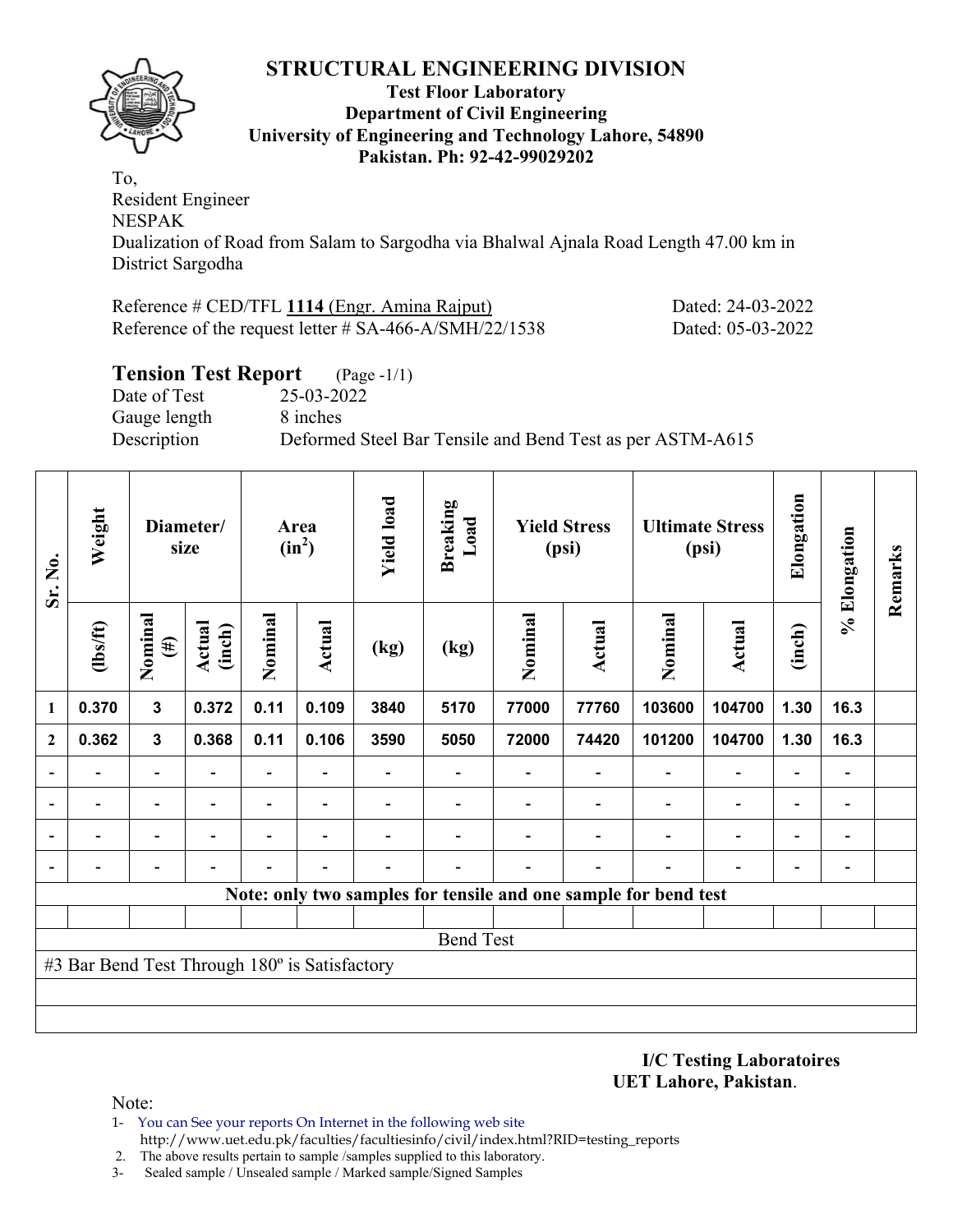

**Test Floor Laboratory Department of Civil Engineering University of Engineering and Technology Lahore, 54890 Pakistan. Ph: 92-42-99029202** 

To, M/S Riz Builders Lahore (Monoo Squash Court, Aitchison College Lahore)

Reference # CED/TFL **1116** (Engr. Amina Rajput) Dated: 24-03-2022 Reference of the request letter # Nil Dated: 24-03-2022

# **Tension Test Report** (Page -1/1) Date of Test 25-03-2022 Gauge length 8 inches Description Deformed Steel Bar Tensile and Bend Test as per ASTM-A615

| Weight<br>Sr. No. |                                               |                   | Diameter/<br>size       |                | Area<br>$(in^2)$ | <b>Yield load</b> | <b>Breaking</b><br>Load                                        |         | <b>Yield Stress</b><br>(psi) |         | <b>Ultimate Stress</b><br>(psi) | Elongation               | % Elongation | Remarks |
|-------------------|-----------------------------------------------|-------------------|-------------------------|----------------|------------------|-------------------|----------------------------------------------------------------|---------|------------------------------|---------|---------------------------------|--------------------------|--------------|---------|
|                   | (lbs/ft)                                      | Nominal<br>$(\#)$ | <b>Actual</b><br>(inch) | Nominal        | Actual           | (kg)              | (kg)                                                           | Nominal | <b>Actual</b>                | Nominal | Actual                          | (inch)                   |              |         |
| 1                 | 0.386                                         | $\overline{3}$    | 0.380                   | 0.11           | 0.114            | 4030              | 5250                                                           | 80800   | 78220                        | 105200  | 101900                          | 1.20                     | 15.0         |         |
|                   |                                               |                   |                         |                |                  |                   |                                                                |         |                              |         | $\overline{\phantom{0}}$        | $\overline{a}$           |              |         |
|                   |                                               |                   |                         |                |                  |                   |                                                                |         |                              |         | $\overline{\phantom{0}}$        | $\overline{\phantom{0}}$ |              |         |
|                   |                                               | $\blacksquare$    |                         | $\blacksquare$ |                  |                   |                                                                |         |                              |         | $\overline{\phantom{0}}$        | $\overline{\phantom{0}}$ |              |         |
|                   |                                               |                   |                         | -              | ٠                |                   |                                                                |         |                              |         | $\overline{\phantom{0}}$        | $\overline{\phantom{0}}$ |              |         |
|                   |                                               |                   |                         |                |                  |                   |                                                                |         |                              |         |                                 | -                        |              |         |
|                   |                                               |                   |                         |                |                  |                   | Note: only one sample for tensile and one sample for bend test |         |                              |         |                                 |                          |              |         |
|                   |                                               |                   |                         |                |                  |                   |                                                                |         |                              |         |                                 |                          |              |         |
|                   |                                               |                   |                         |                |                  |                   | <b>Bend Test</b>                                               |         |                              |         |                                 |                          |              |         |
|                   | #3 Bar Bend Test Through 180° is Satisfactory |                   |                         |                |                  |                   |                                                                |         |                              |         |                                 |                          |              |         |
|                   |                                               |                   |                         |                |                  |                   |                                                                |         |                              |         |                                 |                          |              |         |
|                   |                                               |                   |                         |                |                  |                   |                                                                |         |                              |         |                                 |                          |              |         |

**I/C Testing Laboratoires UET Lahore, Pakistan**.

- 1- You can See your reports On Internet in the following web site http://www.uet.edu.pk/faculties/facultiesinfo/civil/index.html?RID=testing\_reports
- 2. The above results pertain to sample /samples supplied to this laboratory.
- 3- Sealed sample / Unsealed sample / Marked sample/Signed Samples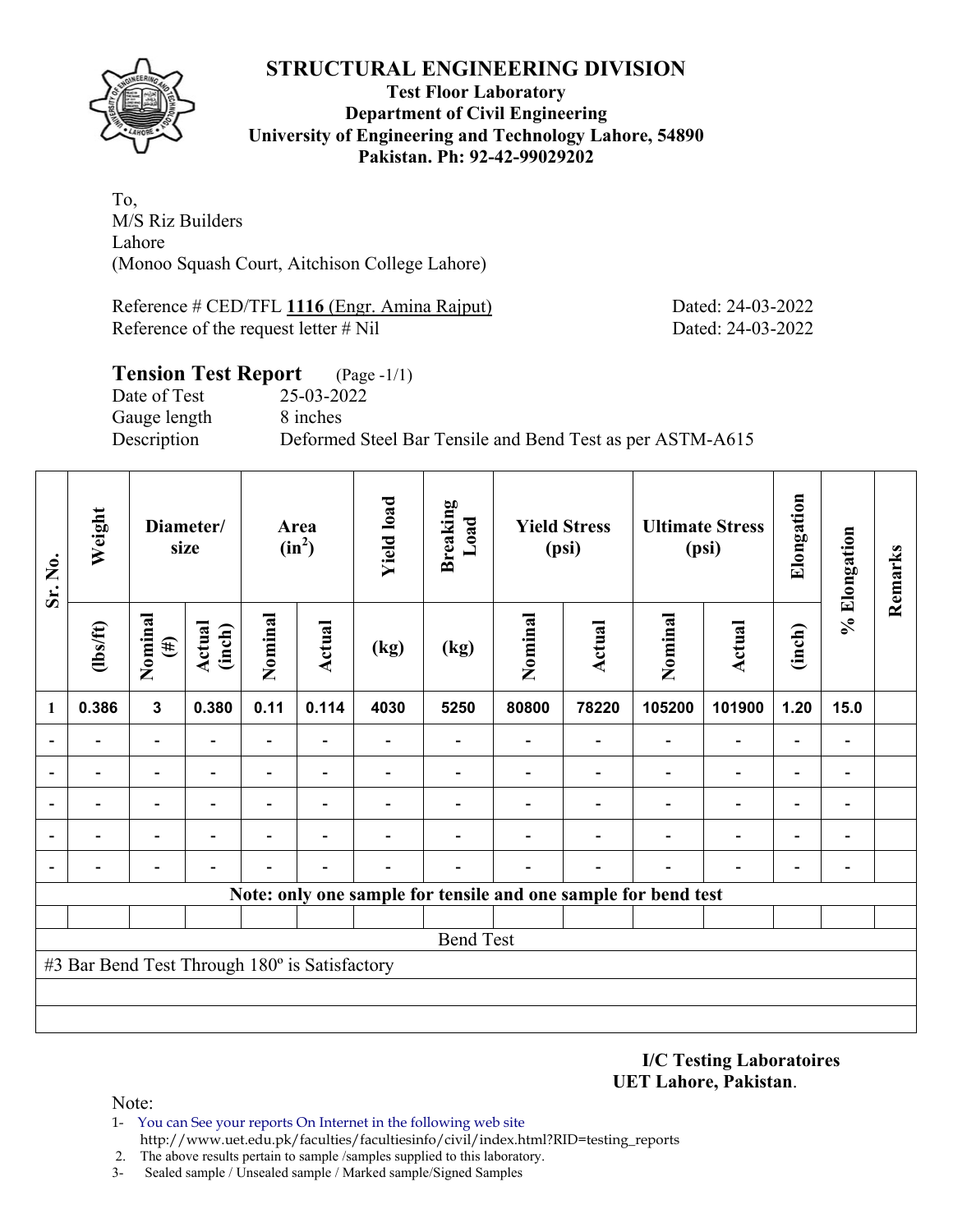

**Test Floor Laboratory Department of Civil Engineering University of Engineering and Technology Lahore, 54890 Pakistan. Ph: 92-42-99029202** 

To, Project Engineer Century Ventures Century 1

Reference # CED/TFL 1117 (Engr. Amina Rajput) Dated: 24-03-2022 Reference of the request letter # CV1/SRT/01 Dated: 21-03-2022

| <b>Tension Test Report</b> (Page -1/1) |                                                           |
|----------------------------------------|-----------------------------------------------------------|
| Date of Test                           | 25-03-2022                                                |
| Gauge length                           | 8 inches                                                  |
| Description                            | Deformed Steel Bar Tensile and Bend Test as per ASTM-A615 |

| Sr. No.                  | Weight                                        |                   | Diameter/<br>size       |                          | Area<br>$(in^2)$ | <b>Yield load</b> | <b>Breaking</b><br>Load                                         |         | <b>Yield Stress</b><br>(psi) |         | <b>Ultimate Stress</b><br>(psi) | Elongation               | % Elongation             | Remarks                |
|--------------------------|-----------------------------------------------|-------------------|-------------------------|--------------------------|------------------|-------------------|-----------------------------------------------------------------|---------|------------------------------|---------|---------------------------------|--------------------------|--------------------------|------------------------|
|                          | (lbs/ft)                                      | Nominal<br>$(\#)$ | <b>Actual</b><br>(inch) | Nominal                  | Actual           | (kg)              | (kg)                                                            | Nominal | Actual                       | Nominal | <b>Actual</b>                   | (inch)                   |                          |                        |
| $\mathbf{1}$             | 0.374                                         | $\mathbf{3}$      | 0.374                   | 0.11                     | 0.110            | 3790              | 5170                                                            | 76000   | 76050                        | 103600  | 103800                          | 1.50                     | 18.8                     |                        |
| $\mathbf{2}$             | 0.371                                         | $\mathbf{3}$      | 0.373                   | 0.11                     | 0.109            | 3740              | 4890                                                            | 75000   | 75520                        | 98000   | 98800                           | 1.20                     | 15.0                     | Kamran<br><b>Steel</b> |
| $\blacksquare$           |                                               |                   |                         | $\overline{\phantom{0}}$ | $\overline{a}$   |                   |                                                                 |         |                              |         | $\overline{\phantom{a}}$        |                          |                          |                        |
| $\overline{\phantom{0}}$ |                                               |                   |                         | $\overline{\phantom{0}}$ |                  |                   |                                                                 |         |                              |         | $\overline{a}$                  | $\overline{\phantom{a}}$ | $\overline{a}$           |                        |
| $\overline{\phantom{0}}$ |                                               |                   |                         |                          |                  |                   |                                                                 |         |                              |         | $\overline{\phantom{0}}$        | $\overline{\phantom{0}}$ | $\overline{\phantom{0}}$ |                        |
|                          |                                               |                   |                         |                          |                  |                   |                                                                 |         |                              |         |                                 | -                        |                          |                        |
|                          |                                               |                   |                         |                          |                  |                   | Note: only two samples for tensile and one sample for bend test |         |                              |         |                                 |                          |                          |                        |
|                          |                                               |                   |                         |                          |                  |                   |                                                                 |         |                              |         |                                 |                          |                          |                        |
|                          |                                               |                   |                         |                          |                  |                   | <b>Bend Test</b>                                                |         |                              |         |                                 |                          |                          |                        |
|                          | #3 Bar Bend Test Through 180° is Satisfactory |                   |                         |                          |                  |                   |                                                                 |         |                              |         |                                 |                          |                          |                        |
|                          |                                               |                   |                         |                          |                  |                   |                                                                 |         |                              |         |                                 |                          |                          |                        |
|                          |                                               |                   |                         |                          |                  |                   |                                                                 |         |                              |         |                                 |                          |                          |                        |

**I/C Testing Laboratoires UET Lahore, Pakistan**.

- 1- You can See your reports On Internet in the following web site http://www.uet.edu.pk/faculties/facultiesinfo/civil/index.html?RID=testing\_reports
- 2. The above results pertain to sample /samples supplied to this laboratory.
- 3- Sealed sample / Unsealed sample / Marked sample/Signed Samples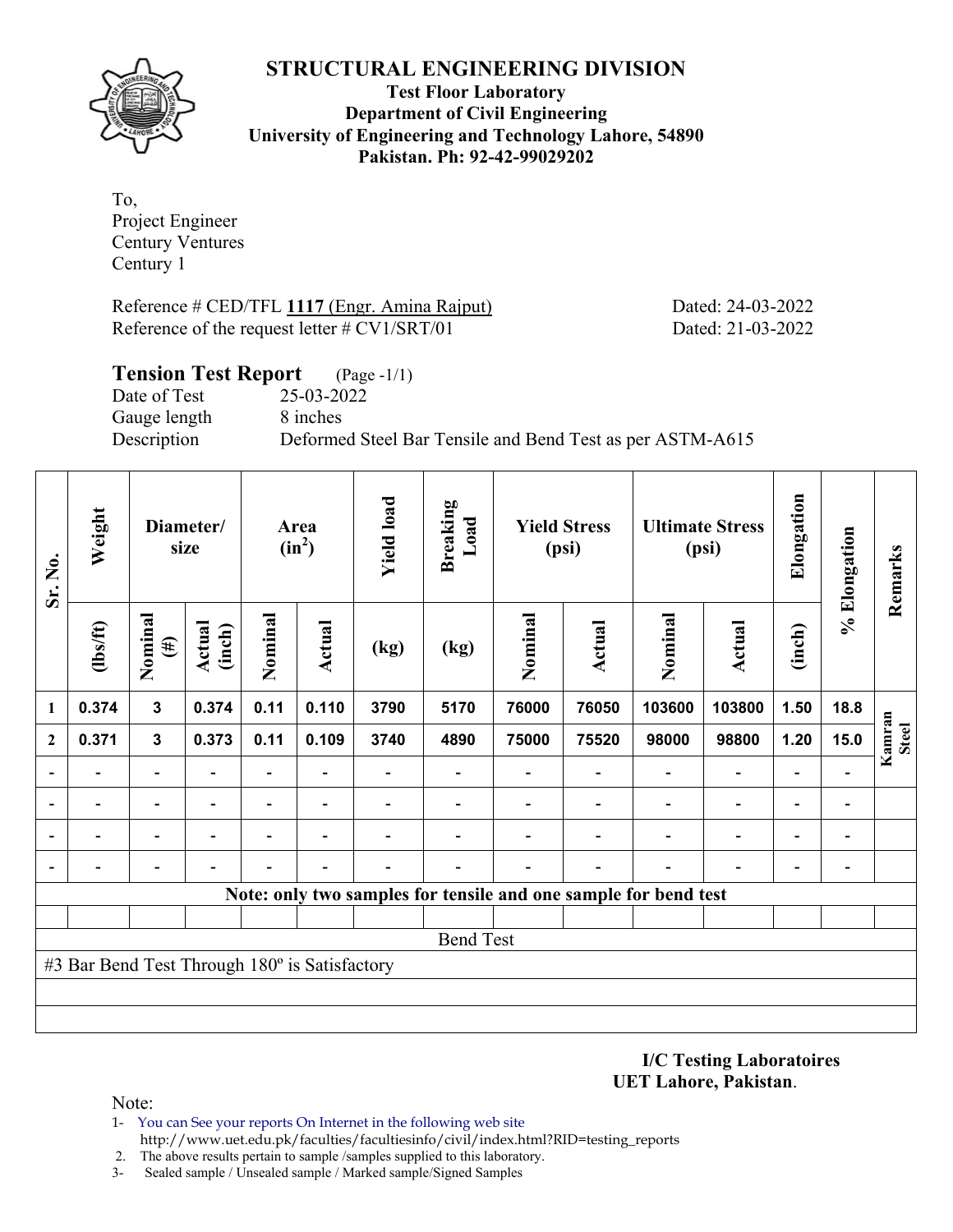

**Test Floor Laboratory Department of Civil Engineering University of Engineering and Technology Lahore, 54890 Pakistan. Ph: 92-42-99029202** 

Ref: CED/TFL/03/1121 Dated: 24-03-2022

Dated of Test: 25-03-2022

**To M/S KAC-NIC-RA jv Islamabad** 

# Subject: **- CALIBRATION OF HYDRAULIC JACK WITH GAUGE (MARK: TFL/03/1121)**

Reference to your Letter No. Nil, Dated: 24/03/2022 on the subject cited above. One Hydraulic Jack with Gauge as received by us has been calibrated. The results are tabulated as under:

| <b>Total Range</b>       | Zero - | 70 (Ton)   |
|--------------------------|--------|------------|
| <b>Calibrated Range:</b> | Zero - | $50$ (Ton) |

| <b>Hydraulic Jack Reading</b><br>(Ton) |       |      | 10    | 15    | 20    | 25    | 30    | 35    | 40    | 45    | 50    |
|----------------------------------------|-------|------|-------|-------|-------|-------|-------|-------|-------|-------|-------|
| <b>Calibrated Load</b>                 | (kg)  | 4500 | 9200  | 14200 | 18800 | 23700 | 28700 | 33800 | 38900 | 44000 | 49000 |
|                                        | (Ton) | 4.95 | 10.13 | 15.64 | 20.70 | 26.10 | 31.60 | 37.22 | 42.83 | 48.45 | 53.95 |

 1000 Kg = 1.1011 Ton **Calibration Curve For Jack** Calibrated Value (Tons) = (1.091 x Jack Reading (Tons)) - 0.851 55 50 CALIBRATED LOAD VALUE (Tons) 45 40 35 30 25 20 15  $10$ 5  $\overline{O}$  $\overline{O}$ 35 5 10 15 20 25 30 40 45 50 **JACK READING (Tons)** 

> **I/C Testing Laboratoires UET Lahore, Pakistan**.

- 1- You can See your reports On Internet in the following web site http://www.uet.edu.pk/faculties/facultiesinfo/civil/index.html?RID=testing\_reports
- 2. The above results pertain to sample /samples supplied to this laboratory.
- 3- Sealed sample / Unsealed sample / Marked sample/Signed Samples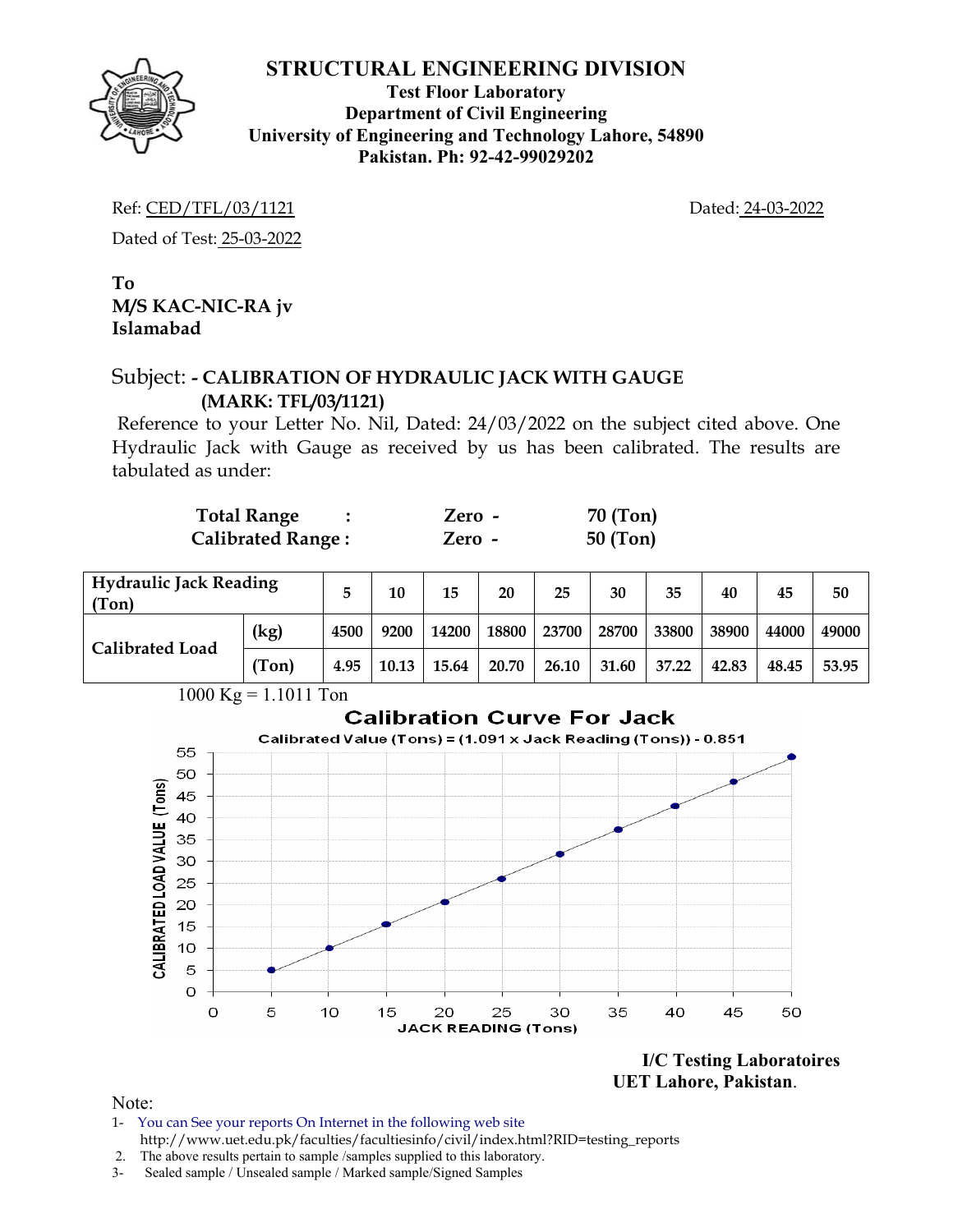

#### **Test Floor Laboratory Department of Civil Engineering University of Engineering and Technology Lahore, 54890 Pakistan. Ph: 92-42-99029202**

To, Resident Engineer ACES DHA Multan Development of Package  $-3 &$  Service Roads - DHA Multan

Reference # CED/TFL **1122** (Engr. Amina Rajput) Dated: 24-03-2022 Reference of the request letter # RE/Pkg-3/Material/02 Dated: 17-03-2022

## **Tension Test Report** (Page -1/1) Date of Test 25-03-2022 Gauge length 8 inches Description Deformed Steel Bar Tensile and Bend Test as per ASTM-A615

| Sr. No.      | Weight<br>Diameter/<br><b>Size</b><br>(mm) |                          |        | Area<br>$(in^2)$         | <b>Yield load</b>            | <b>Breaking</b><br>Load                             |                  | <b>Yield Stress</b><br>(psi) |                                                                 | <b>Ultimate Stress</b><br>(psi) | Elongation                   | % Elongation             | Remarks                      |                   |
|--------------|--------------------------------------------|--------------------------|--------|--------------------------|------------------------------|-----------------------------------------------------|------------------|------------------------------|-----------------------------------------------------------------|---------------------------------|------------------------------|--------------------------|------------------------------|-------------------|
|              | (1bs/ft)                                   | Nominal                  | Actual | Nominal                  | Actual                       | (kg)                                                | (kg)             | Nominal                      | Actual                                                          | Nominal                         | <b>Actual</b>                | (inch)                   |                              |                   |
| 1            | 0.364                                      | 10                       | 9.37   | 0.12                     | 0.107                        | 3690                                                | 4890             | 67791                        | 76070                                                           | 89837                           | 100900                       | 1.10                     | 13.8                         |                   |
| $\mathbf{2}$ | 0.365                                      | 10                       | 9.39   | 0.12                     | 0.107                        | 3620                                                | 4840             | 66505                        | 74350                                                           | 88919                           | 99400                        | 1.50                     | 18.8                         | <b>Steel</b><br>E |
|              |                                            | $\overline{\phantom{0}}$ |        | $\overline{\phantom{0}}$ | $\qquad \qquad \blacksquare$ |                                                     |                  |                              |                                                                 | $\overline{\phantom{0}}$        | $\blacksquare$               | $\overline{\phantom{0}}$ |                              |                   |
|              |                                            | -                        |        | -                        | $\overline{\phantom{a}}$     |                                                     |                  |                              |                                                                 |                                 | $\qquad \qquad \blacksquare$ | $\overline{\phantom{0}}$ | $\qquad \qquad$              |                   |
|              |                                            | $\overline{\phantom{0}}$ |        |                          |                              |                                                     |                  |                              |                                                                 |                                 |                              | $\overline{\phantom{0}}$ | $\overline{a}$               |                   |
|              |                                            |                          |        |                          |                              |                                                     |                  |                              |                                                                 |                                 |                              |                          | $\qquad \qquad \blacksquare$ |                   |
|              |                                            |                          |        |                          |                              |                                                     |                  |                              | Note: only two samples for tensile and one sample for bend test |                                 |                              |                          |                              |                   |
|              |                                            |                          |        |                          |                              |                                                     |                  |                              |                                                                 |                                 |                              |                          |                              |                   |
|              |                                            |                          |        |                          |                              |                                                     | <b>Bend Test</b> |                              |                                                                 |                                 |                              |                          |                              |                   |
|              |                                            |                          |        |                          |                              | 10mm Dia Bar Bend Test Through 180° is Satisfactory |                  |                              |                                                                 |                                 |                              |                          |                              |                   |
|              |                                            |                          |        |                          |                              |                                                     |                  |                              |                                                                 |                                 |                              |                          |                              |                   |
|              |                                            |                          |        |                          |                              |                                                     |                  |                              |                                                                 |                                 |                              |                          |                              |                   |

**I/C Testing Laboratoires UET Lahore, Pakistan**.

- 1- You can See your reports On Internet in the following web site http://www.uet.edu.pk/faculties/facultiesinfo/civil/index.html?RID=testing\_reports
- 2. The above results pertain to sample /samples supplied to this laboratory.
- 3- Sealed sample / Unsealed sample / Marked sample/Signed Samples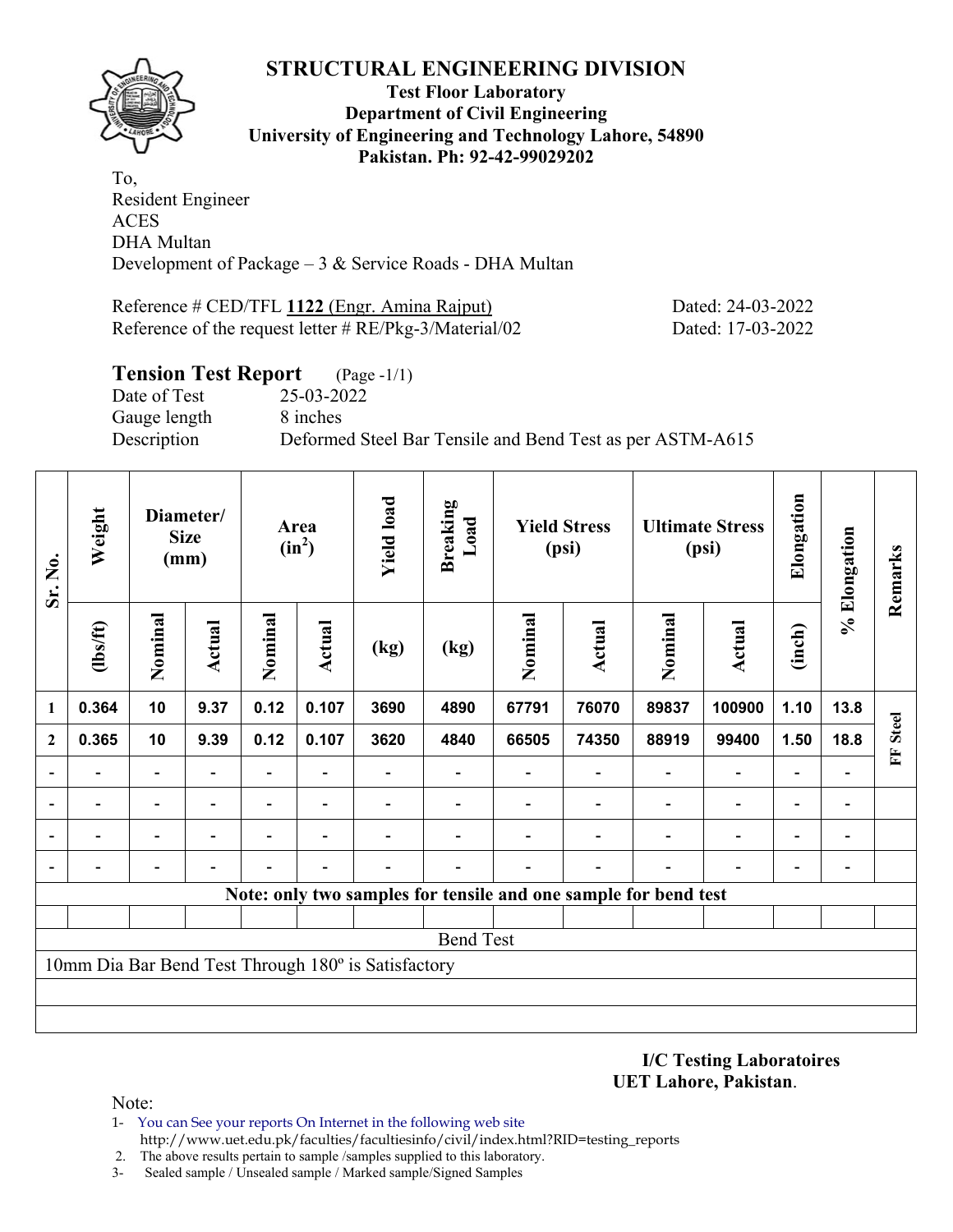

#### **Test Floor Laboratory Department of Civil Engineering University of Engineering and Technology Lahore, 54890 Pakistan. Ph: 92-42-99029202**

To, Construction Manager NESPAK-ELECTRA-ICS Joint Venture Remodeling of Warsak Canal System in Peshawar and Nowshera Districts (WMI) Reference # CED/TFL 1123 (Engr. Amina Rajput) Dated: 24-03-2022 Reference of the request letter # 3379/066/MB/09/1843 Dated: 22-03-2022

# **Tension Test Report** (Page -1/3)

Date of Test 25-03-2022 Gauge length 640 mm Description Steel Strand Tensile Test as per ASTM A-416-94a

| Sr. No.          | <b>Nominal</b><br><b>Diameter</b> | <b>Nominal</b><br><b>Measured</b><br>Weight<br>weight |                          | <b>Yield strength</b><br>clause $(6.3)$ |        |       | <b>Breaking</b><br>strength<br>clause $(6.2)$ | Modulus of<br>Elasticity<br>Young's<br>$\mathbf{f}$ . | % Elongation | Remarks / Coil No. |  |
|------------------|-----------------------------------|-------------------------------------------------------|--------------------------|-----------------------------------------|--------|-------|-----------------------------------------------|-------------------------------------------------------|--------------|--------------------|--|
|                  | (mm)                              | (kg/km)                                               | (kg/km)                  | (kg)                                    | (kN)   | (kg)  | (kN)                                          | GPa                                                   |              |                    |  |
| $\mathbf{1}$     | 12.70<br>(1/2")                   | 775.0                                                 | 784.0                    | 18200                                   | 178.54 | 19800 | 194.24                                        | 198                                                   | >3.50        | 23518              |  |
| $\boldsymbol{2}$ | 12.70<br>(1/2")                   | 775.0                                                 | 788.0                    | 17200                                   | 168.73 | 18900 | 185.41                                        | 199                                                   | >3.50        | 23521              |  |
|                  | $\qquad \qquad \blacksquare$      | $\overline{a}$                                        | $\overline{\phantom{0}}$ | $\qquad \qquad \blacksquare$            |        |       |                                               |                                                       |              |                    |  |
|                  | $\overline{\phantom{a}}$          |                                                       |                          | $\overline{a}$                          |        |       |                                               |                                                       |              |                    |  |
|                  |                                   |                                                       |                          |                                         |        |       |                                               |                                                       |              |                    |  |
| $\overline{a}$   | $\overline{\phantom{a}}$          |                                                       |                          | $\overline{\phantom{a}}$                |        |       |                                               |                                                       |              |                    |  |
|                  | <b>Only two samples for Test</b>  |                                                       |                          |                                         |        |       |                                               |                                                       |              |                    |  |

Note:

1. Modulus of Elasticity is based on nominal steel area of the steel strand vide clause 13.3 of ASTM – A416a

2. Load versus percentage strain graphs are attached

**I/C Testing Laboratoires UET Lahore, Pakistan**.

Note:

1- You can See your reports On Internet in the following web site http://www.uet.edu.pk/faculties/facultiesinfo/civil/index.html?RID=testing\_reports

2. The above results pertain to sample /samples supplied to this laboratory.

3- Sealed sample / Unsealed sample / Marked sample/Signed Samples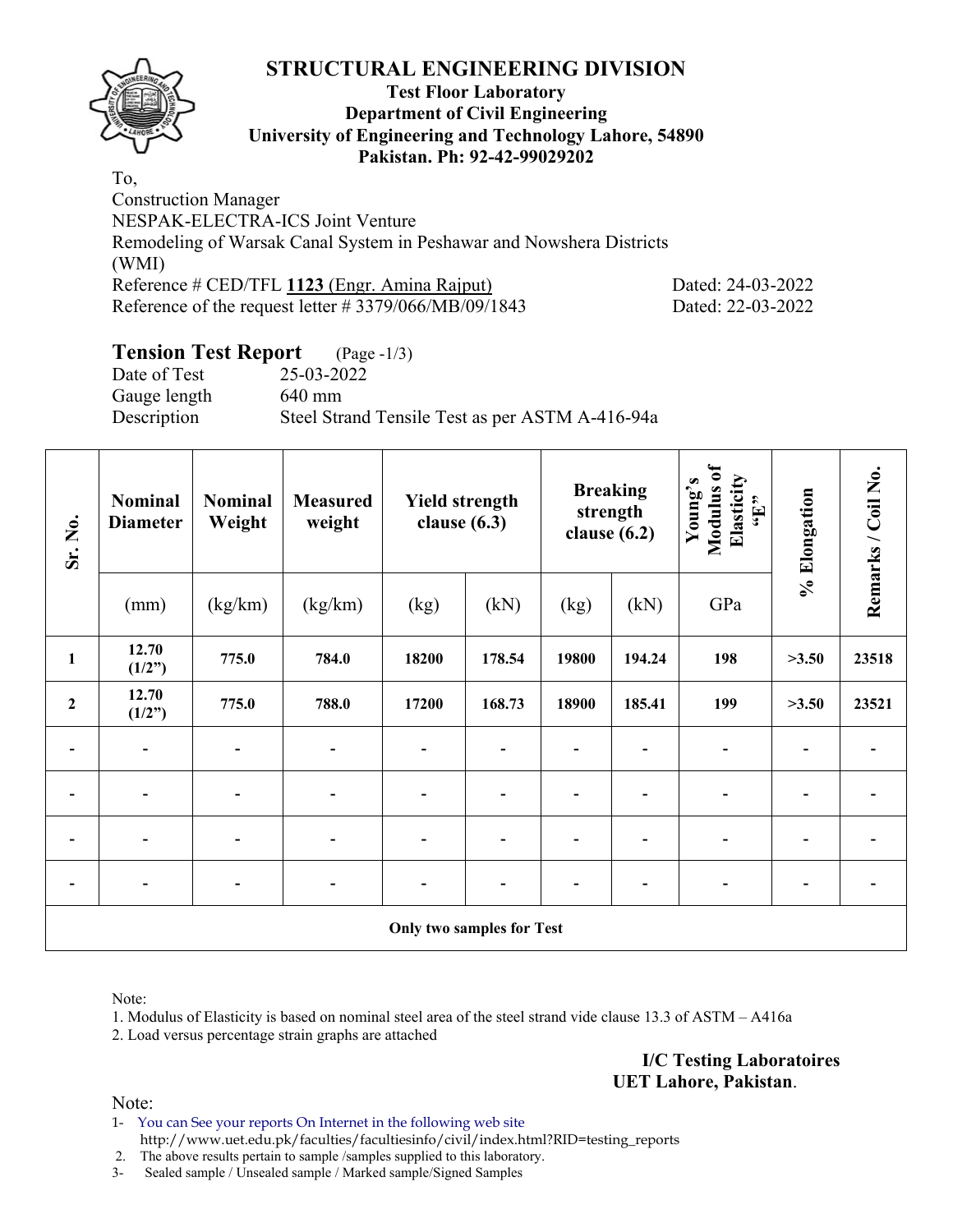## **Test Floor Laboratory Department of Civil Engineering University of Engineering and Technology Lahore, 54890 Pakistan. Ph: 92-42-99029202**

To, Construction Manager NESPAK-ELECTRA-ICS Joint Venture Remodeling of Warsak Canal System in Peshawar and Nowshera Districts (WMI) Reference # CED/TFL 1123 (Engr. Amina Rajput) Dated: 24-03-2022 Reference of the request letter # 3379/066/MB/09/1843 Dated: 22-03-2022

**Graph**  $(Page - 2/3)$ 



**I/C Testing Laboratoires UET Lahore, Pakistan**.

- 1- You can See your reports On Internet in the following web site http://www.uet.edu.pk/faculties/facultiesinfo/civil/index.html?RID=testing\_reports
- 2. The above results pertain to sample /samples supplied to this laboratory.
- 3- Sealed sample / Unsealed sample / Marked sample/Signed Samples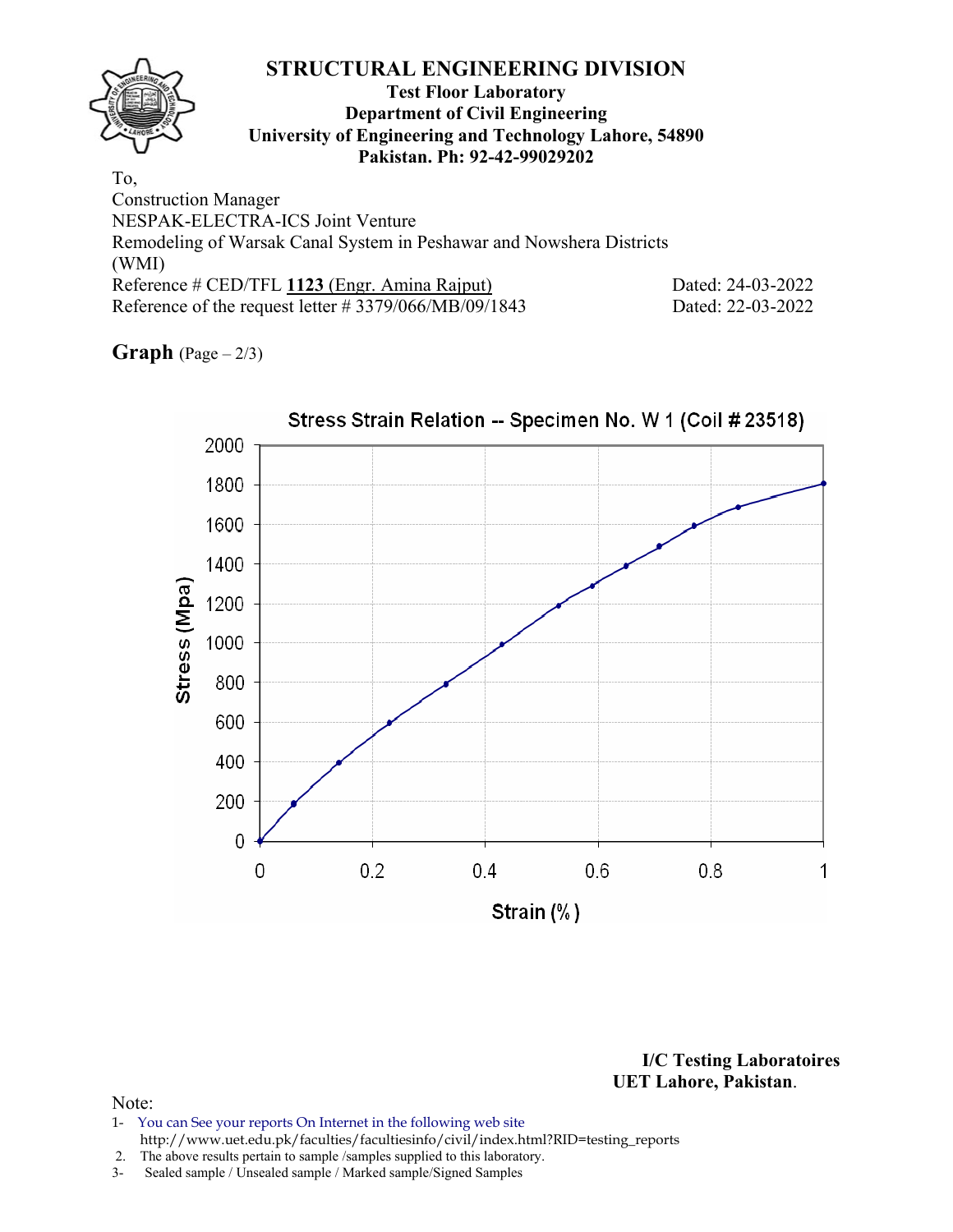## **Test Floor Laboratory Department of Civil Engineering University of Engineering and Technology Lahore, 54890 Pakistan. Ph: 92-42-99029202**

To, Construction Manager NESPAK-ELECTRA-ICS Joint Venture Remodeling of Warsak Canal System in Peshawar and Nowshera Districts (WMI) Reference # CED/TFL 1123 (Engr. Amina Rajput) Dated: 24-03-2022 Reference of the request letter # 3379/066/MB/09/1843 Dated: 22-03-2022

**Graph** (Page – 3/3)



**I/C Testing Laboratoires UET Lahore, Pakistan**.

- 1- You can See your reports On Internet in the following web site http://www.uet.edu.pk/faculties/facultiesinfo/civil/index.html?RID=testing\_reports
- 2. The above results pertain to sample /samples supplied to this laboratory.
- 3- Sealed sample / Unsealed sample / Marked sample/Signed Samples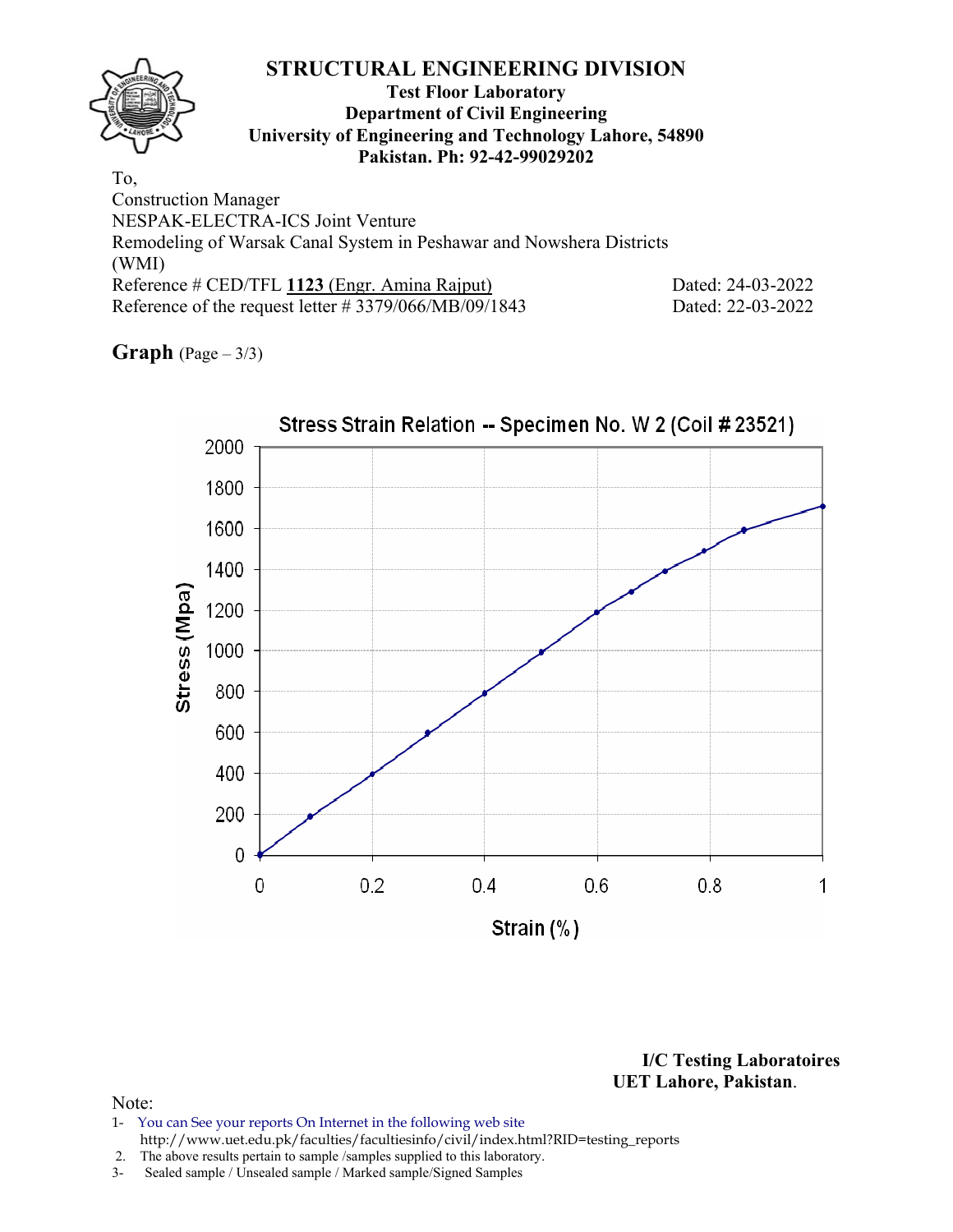

### **Test Floor Laboratory Department of Civil Engineering University of Engineering and Technology Lahore, 54890 Pakistan. Ph: 92-42-99029202**

To, Resident Engineer City Survey & Engineering Consultants Green View Executive Apartments Phase-V

Reference # CED/TFL **1124** (Engr. Amina Rajput) Dated: 24-03-2022 Reference of the request letter # GVA/RE/05/22 Dated: 24-03-2022

# **Tension Test Report** (Page -1/1)

Date of Test 25-03-2022 Gauge length 8 inches

Description Deformed Steel Bar Tensile and Bend Test as per ASTM-A615

| Sr. No.        | Weight                                        |                          | Diameter/<br>size        | Area<br>$(in^2)$         |                          | <b>Yield load</b><br><b>Breaking</b><br>Load<br><b>Yield Stress</b><br>(psi) |                  | <b>Ultimate Stress</b><br>(psi) |                          | Elongation                                                      | % Elongation             | Remarks                  |                              |  |
|----------------|-----------------------------------------------|--------------------------|--------------------------|--------------------------|--------------------------|------------------------------------------------------------------------------|------------------|---------------------------------|--------------------------|-----------------------------------------------------------------|--------------------------|--------------------------|------------------------------|--|
|                | $\frac{2}{10}$                                | Nominal<br>$(\#)$        | Actual<br>(inch)         | Nominal                  | <b>Actual</b>            | (kg)                                                                         | (kg)             | Nominal                         | Actual                   | Nominal                                                         | Actual                   | (inch)                   |                              |  |
| $\mathbf{1}$   | 0.371                                         | 3                        | 0.372                    | 0.11                     | 0.109                    | 4050                                                                         | 4890             | 81200                           | 81930                    | 98000                                                           | 99000                    | 1.00                     | 12.5                         |  |
| $\mathbf{2}$   | 0.374                                         | $\mathbf{3}$             | 0.374                    | 0.11                     | 0.110                    | 4100                                                                         | 4860             | 82200                           | 82200                    | 97400<br>97500                                                  |                          | 1.10                     | 13.8                         |  |
|                |                                               | -                        |                          |                          |                          |                                                                              | $\overline{a}$   |                                 |                          |                                                                 |                          | $\overline{\phantom{a}}$ |                              |  |
| $\blacksquare$ | $\overline{\phantom{0}}$                      | $\blacksquare$           | $\blacksquare$           | Ξ.                       | $\blacksquare$           |                                                                              |                  |                                 | $\overline{\phantom{a}}$ | $\overline{\phantom{a}}$                                        | $\overline{\phantom{a}}$ | $\overline{\phantom{a}}$ | $\overline{\phantom{a}}$     |  |
| $\overline{a}$ | $\overline{\phantom{0}}$                      | $\overline{\phantom{a}}$ | $\overline{\phantom{0}}$ | $\overline{\phantom{0}}$ | $\overline{\phantom{0}}$ |                                                                              |                  |                                 |                          | $\overline{\phantom{0}}$                                        | $\blacksquare$           | $\overline{\phantom{0}}$ | $\overline{\phantom{0}}$     |  |
|                | -                                             | $\overline{\phantom{0}}$ | $\blacksquare$           | $\blacksquare$           | $\blacksquare$           | -                                                                            |                  |                                 | $\overline{\phantom{0}}$ | $\overline{\phantom{0}}$                                        | $\overline{a}$           | -                        | $\qquad \qquad \blacksquare$ |  |
|                |                                               |                          |                          |                          |                          |                                                                              |                  |                                 |                          | Note: only two samples for tensile and one sample for bend test |                          |                          |                              |  |
|                |                                               |                          |                          |                          |                          |                                                                              |                  |                                 |                          |                                                                 |                          |                          |                              |  |
|                |                                               |                          |                          |                          |                          |                                                                              | <b>Bend Test</b> |                                 |                          |                                                                 |                          |                          |                              |  |
|                | #3 Bar Bend Test Through 180° is Satisfactory |                          |                          |                          |                          |                                                                              |                  |                                 |                          |                                                                 |                          |                          |                              |  |
|                |                                               |                          |                          |                          |                          |                                                                              |                  |                                 |                          |                                                                 |                          |                          |                              |  |
|                |                                               |                          |                          |                          |                          |                                                                              |                  |                                 |                          |                                                                 |                          |                          |                              |  |

**I/C Testing Laboratoires UET Lahore, Pakistan**.

- 1- You can See your reports On Internet in the following web site http://www.uet.edu.pk/faculties/facultiesinfo/civil/index.html?RID=testing\_reports
- 2. The above results pertain to sample /samples supplied to this laboratory.
- 3- Sealed sample / Unsealed sample / Marked sample/Signed Samples